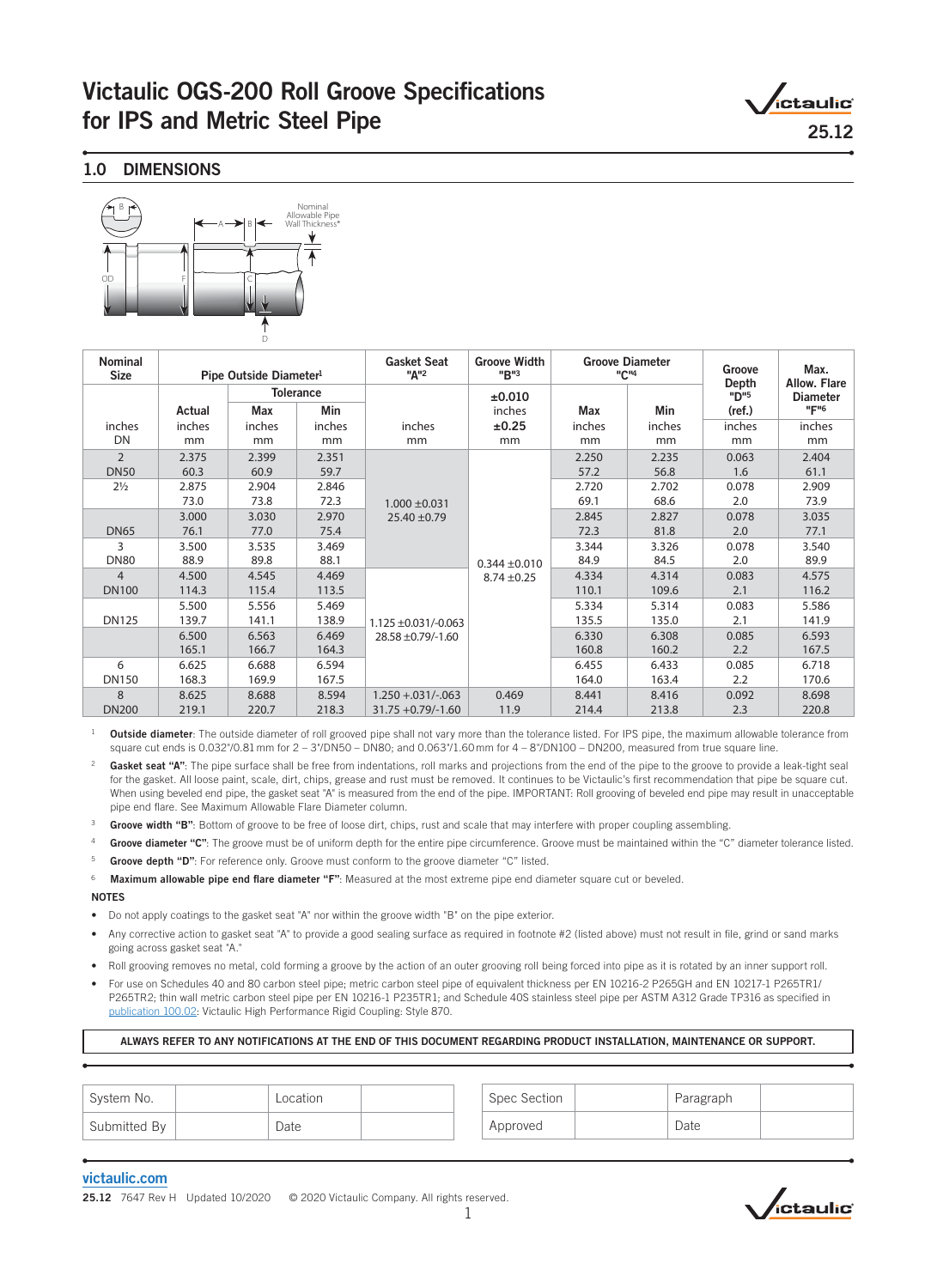# 2.0 GROOVING

# Tools Recommended for OGS-200 Roll Sets

## Carbon Steel Pipe: Schedules 40 & 80 and Metric Pipe of Equivalent Thickness, and Thin Wall Metric Pipe<sup>7</sup>

| <b>Pipe Material</b> |             | VE272SFS<br>VE270FSD<br><b>VE268</b><br>inches<br>DN | <b>Part Number</b> | VE416FSD<br>inches<br>DN | <b>Part Number</b> | <b>VE460</b><br>inches<br>DN | <b>Part Number</b> |  |
|----------------------|-------------|------------------------------------------------------|--------------------|--------------------------|--------------------|------------------------------|--------------------|--|
| Carbon Steel         |             | $2 - 3$<br><b>DN50 - DN80</b>                        | R9S2268003         | $4 - 6$                  |                    | 8                            |                    |  |
|                      | Schedule 40 | $4 - 6$<br>DN100 - DN150                             |                    | DN100 - DN150            | R9S4416006         | <b>DN200</b>                 | R9OS460008         |  |
|                      | Schedule 80 | $2 - 3$<br><b>DN50 - DN80</b>                        | R9S2268003         | $4 - 6$<br>DN100 - DN150 | R9S4416006         | 8<br><b>DN200</b>            | R9QS460008         |  |

## Stainless Steel Pipe: Schedule 40

| <b>Pipe Material</b>   |             | VE272SFS<br><b>VE270FSD</b><br><b>VE268</b><br>inches<br>DN | <b>Part Number</b> | VE416FSD<br>inches<br>DN | <b>Part Number</b> | <b>VE460</b><br>inches<br>DN | <b>Part Number</b> |
|------------------------|-------------|-------------------------------------------------------------|--------------------|--------------------------|--------------------|------------------------------|--------------------|
| <b>Stainless Steel</b> | Schedule 40 | $2 - 3$<br>$DN50 - DN80$                                    | RXS2268003         | $4 - 6$                  | RXS4416006         | 8                            | RXS8460008         |
|                        |             | $4 - 6$<br>DN100 - DN150                                    | RXS4268006         | DN100 - DN150            |                    | <b>DN200</b>                 |                    |

7 As specified in [publication 100.02](https://www.victaulic.com/assets/uploads/literature/100.02.pdf): Victaulic High Performance Rigid Coupling: Style 870

### NOTES

- Victaulic R9S roll sets must be used when grooving Schedules 40 and 80 carbon steel pipe; metric carbon steel pipe of equivalent thickness and thin wall metric carbon steel pipe to Victaulic OGS-200 groove specifications. Victaulic R9S roll sets must be ordered separately. They are identified by the designation "R9S" on the front of the roll set, as well as a red color stripe on both the upper and lower roll.
- Victaulic RXS roll sets must be used when grooving schedule 40 stainless steel pipe to Victaulic OGS-200 groove specifications. Victaulic RXS roll sets must be ordered separately. They are identified by the designation "RXS" on the front of the roll set, as well as a red color stripe on both the upper and lower roll.

## Model RG1200 Maximum Pipe Size and Wall Thickness Capacity

|        |                      | <b>Pipe Size</b><br>inches<br>DN |                  |                  |              |              |  |  |  |
|--------|----------------------|----------------------------------|------------------|------------------|--------------|--------------|--|--|--|
|        |                      |                                  | $2\frac{1}{2}$   |                  |              |              |  |  |  |
| Model  | <b>Pipe Material</b> | <b>DN50</b>                      |                  | <b>DN80</b>      | <b>DN100</b> | <b>DN150</b> |  |  |  |
| RG1200 |                      |                                  | Schedule 40 - 80 | Schedule 40      |              |              |  |  |  |
|        | Carbon Steel         |                                  | $3.91 - 7.62$ mm | $6.02 - 7.11$ mm |              |              |  |  |  |

# Model RG1210 Maximum Pipe Size and Wall Thickness Capacity

|        |                      | <b>Pipe Size</b><br>inches<br>DN |                |         |    |          |             |                           |             |          |
|--------|----------------------|----------------------------------|----------------|---------|----|----------|-------------|---------------------------|-------------|----------|
| Model  | <b>Pipe Material</b> | 50                               | $2\frac{1}{2}$ | 76.1 mm | 80 | 4<br>100 | 139.7<br>mm | 6<br>150                  | 165.1<br>mm | 8<br>200 |
| RG1210 | Carbon steel         | Sch. 40 - 80<br>$3.9 - 8.6$ mm   |                |         |    |          |             | Sch. 40<br>$6.0 - 8.2$ mm |             |          |

25.12 7647 Rev H Updated 10/2020 © 2020 Victaulic Company. All rights reserved.